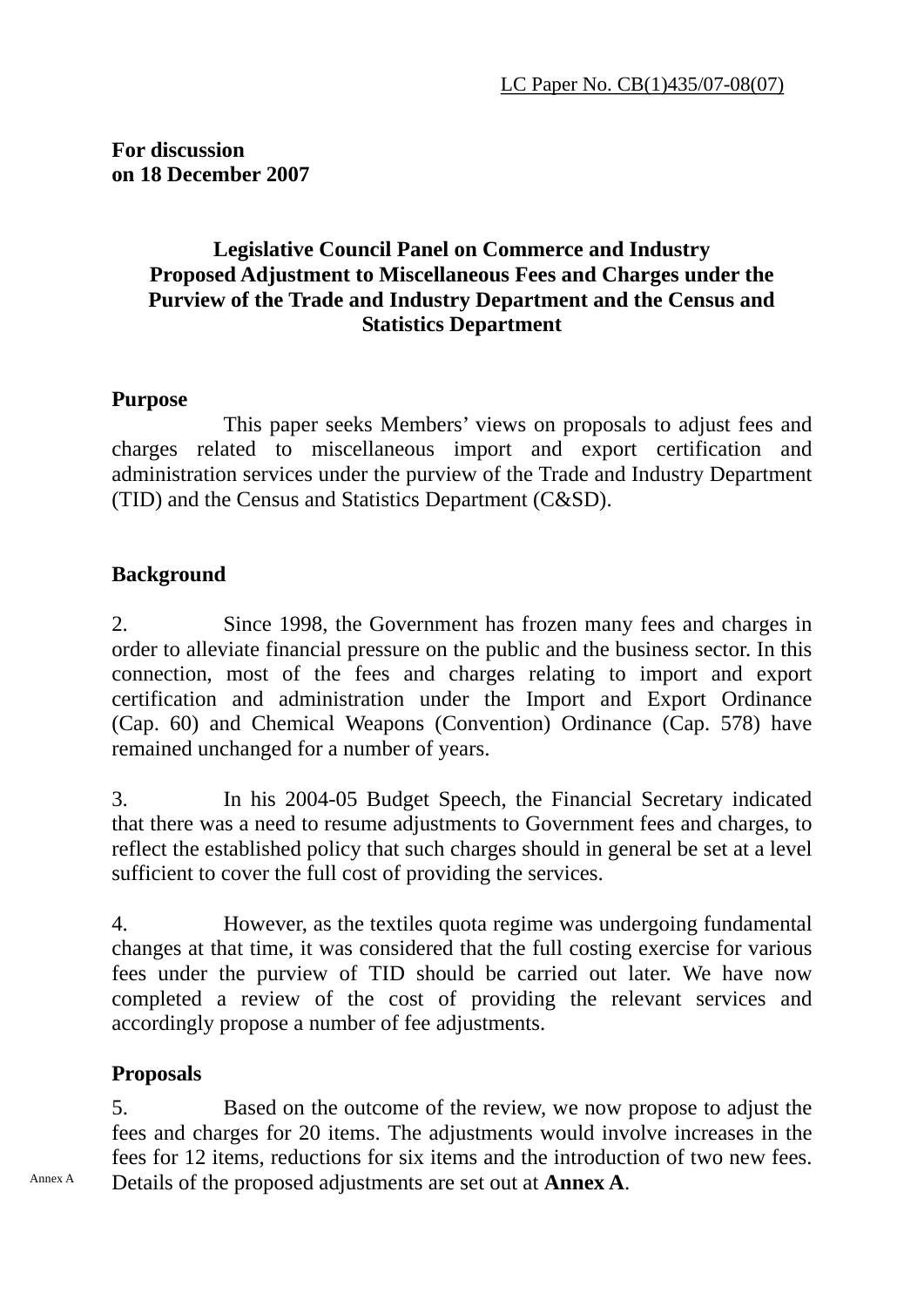6. We will introduce the necessary legislative amendments in early 2008. For some of the items, we propose to adopt a gradual approach to full cost recovery (in accordance with guidelines issued by the Financial Services and Treasury Bureau) as follows –

- (a) for those fees with an existing cost recovery rate of less than 40%, to achieve full-cost recovery within seven years through a 20% increase;
- (b) for those fees with an existing cost recovery rate of between 40% and 70%, to achieve full-cost recovery within three to seven years through a 15% increase; and
- (c) for those fees with an existing cost recovery rate of over 70%, to achieve full-cost recovery within one to three years through a 10% or lower increase.

## **Efficiency Initiatives**

7. We review regularly the relevant work procedures and where possible implement efficiency initiatives to reduce or contain the cost of providing services. Efficiency savings are reflected in the proposed fee adjustments.

## **Financial Implications**

8. The proposed fee adjustments will result in a net increase of around \$1.4 million in revenue per annum.

## **Consultation**

9. We are consulting various stakeholders, including relevant advisory bodies and trade groups. So far, there has not been any objection to the proposals. We will take into account all views before finalizing the proposals.

## **Advice Sought**

10. Members are invited to comment on the proposed adjustments to the fees and charges set out in **Annex A**. A list of related items in respect of Annex B which we do not propose to make adjustments is at **Annex B** for reference.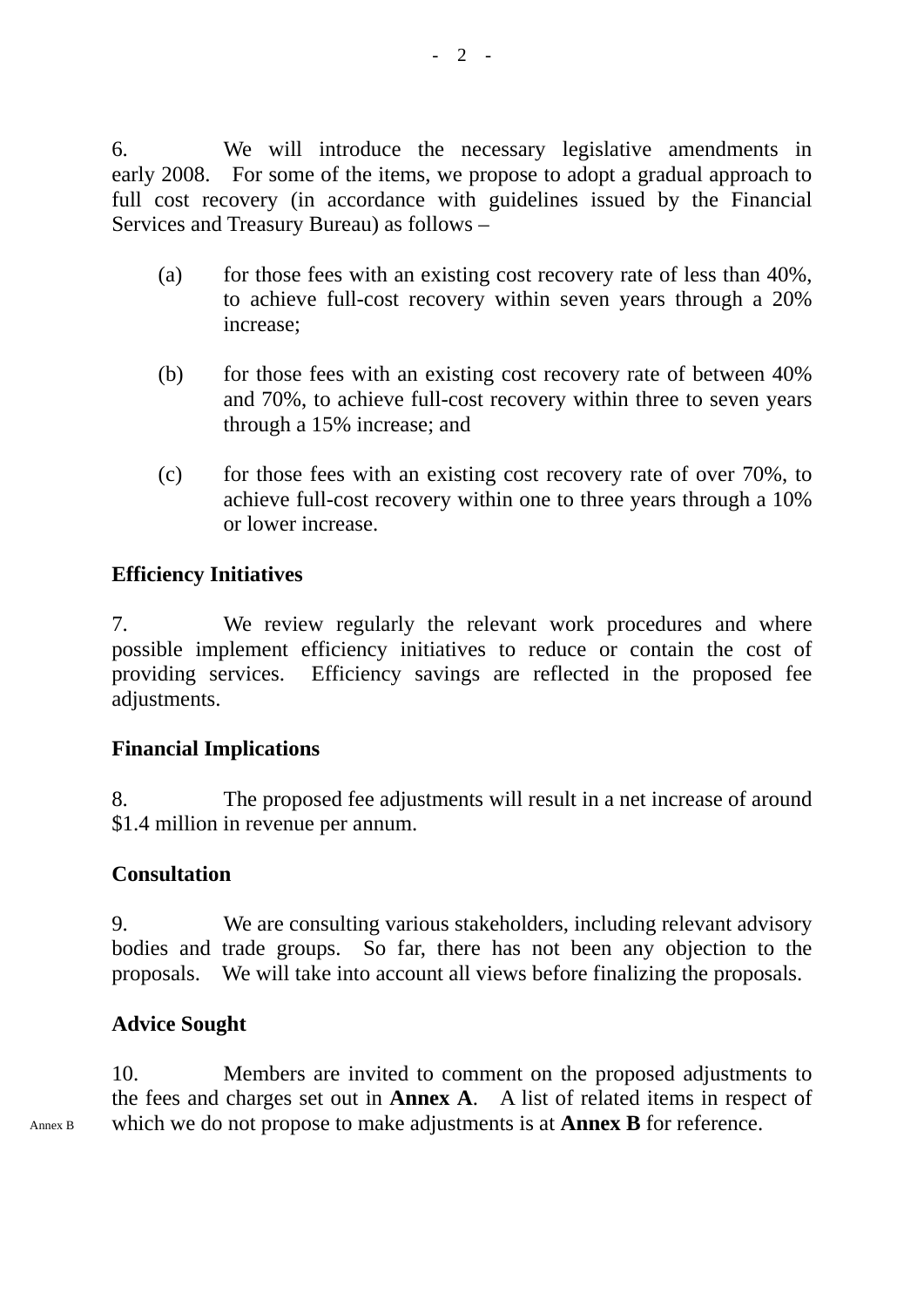11. Subject to Members' views, we will proceed with the necessary legislative amendments to implement the adjustments for the statutory fees under Cap. 60 and Cap. 578.

**Commerce, Industry and Tourism Branch Commerce and Economic Development Bureau December 2007**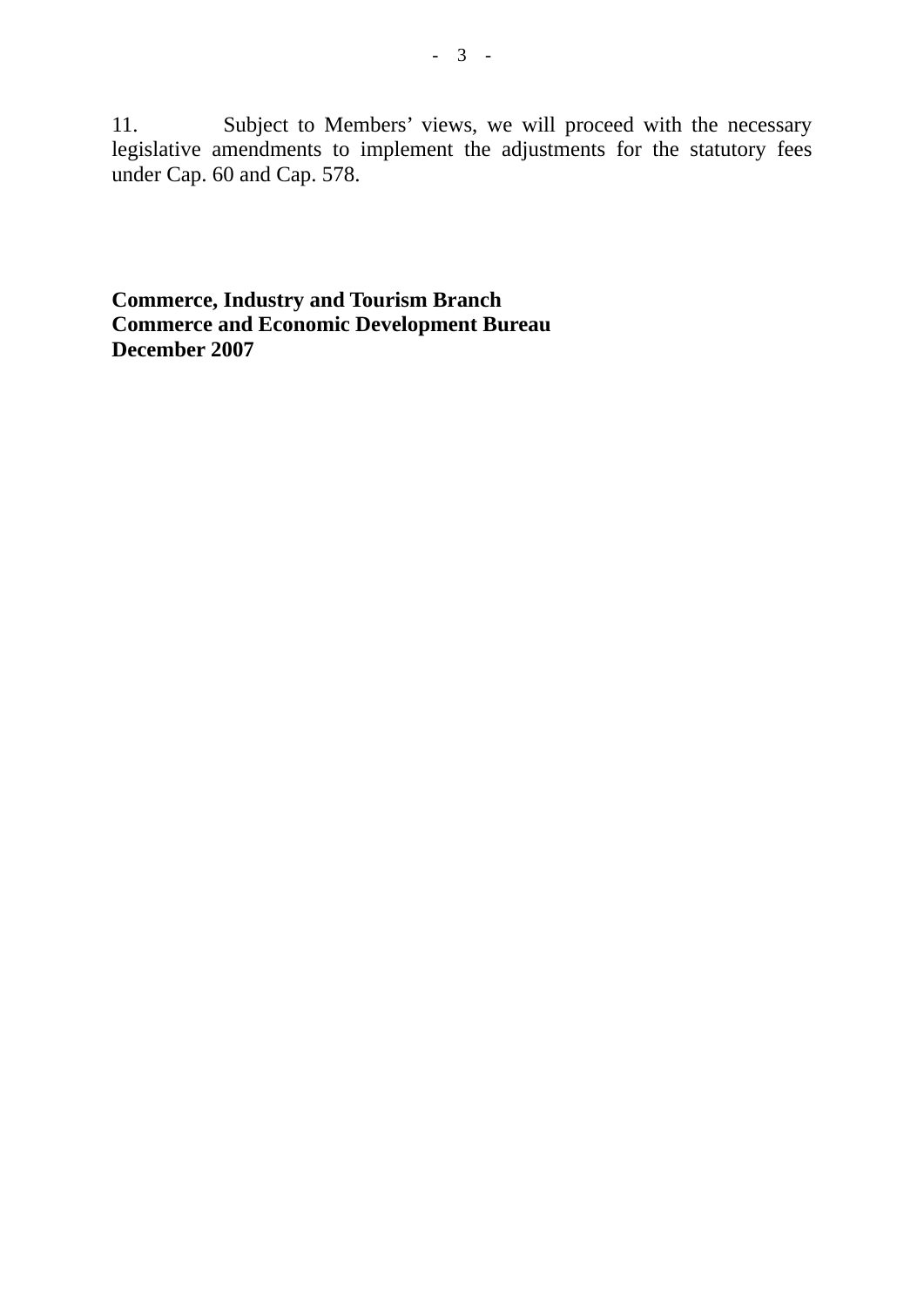#### **Annex A**

# **Fees and Charges to be Adjusted**

| <b>New</b><br>Existing<br>Existing<br>Proposed<br>Last<br>Amount of<br>Fee Level<br>Revision<br>Fee Level<br>Cost<br>Recovery<br>Increase/<br>Level<br>Decrease<br>(percentage<br>change)<br><b>Statutory Fees</b><br>Schedule of Import and Export (Fees) Regulations, Cap. 60B |                                                                                                                                                           |                    |       |           |                        |       |  |  |  |
|----------------------------------------------------------------------------------------------------------------------------------------------------------------------------------------------------------------------------------------------------------------------------------|-----------------------------------------------------------------------------------------------------------------------------------------------------------|--------------------|-------|-----------|------------------------|-------|--|--|--|
|                                                                                                                                                                                                                                                                                  | Fee items under the purview of C&SD                                                                                                                       |                    |       |           |                        |       |  |  |  |
| $\mathbf{1}$                                                                                                                                                                                                                                                                     | Certificates June 1997<br>Landing<br>issued to importers for<br>non-dutiable/<br>non-strategic<br>commodities                                             |                    | \$385 | 89.3%     | $+$ \$45<br>$(+11.7%)$ | \$430 |  |  |  |
| 2                                                                                                                                                                                                                                                                                | of<br>Provision<br>records of statistical data<br>derived or extracted from<br>import/export<br>declarations to firms or<br>individuals                   | official June 1997 | \$15  | 93.8%     | $+ $1$<br>$(+6.7%)$    | \$16  |  |  |  |
| $\mathfrak{Z}$                                                                                                                                                                                                                                                                   | Signature<br>fees<br>certifying<br>copies<br>of<br>import/export<br>declarations<br>and<br>cargo<br>manifests                                             | for June $1997$    | \$245 | 103.4%    | $-$10$<br>$(-4.1\%)$   | \$235 |  |  |  |
| Fee items under the purview of TID                                                                                                                                                                                                                                               |                                                                                                                                                           |                    |       |           |                        |       |  |  |  |
| $\overline{4}$                                                                                                                                                                                                                                                                   | Certificate<br>Origin<br>of<br>(submitted<br>electronically<br>through a service provider)                                                                | Sept 1999          | \$95  | 63.3%     | $+ $15$<br>$(+15.8\%)$ | \$110 |  |  |  |
| 5                                                                                                                                                                                                                                                                                | Certificate<br>of<br>(submitted on paper)                                                                                                                 | Origin Sept 1999   | \$110 | N/A       | $+ $15$<br>$(+13.6%)$  | \$125 |  |  |  |
| 6                                                                                                                                                                                                                                                                                | Notification Sept 1999<br>Production<br>Sewn<br>for<br>Cut<br>and<br>(submitted<br><b>Garments</b><br>electronically<br>through<br>a<br>service provider) |                    | \$34  | 82.9%     | $+ $7$<br>$(+20.6%)$   | \$41  |  |  |  |
| $\tau$                                                                                                                                                                                                                                                                           | Notification Sept 1999<br>Production<br>Cut<br>and<br>Sewn<br>for<br>Garments (submitted on<br>paper) ^                                                   |                    | \$49  | $\rm N/A$ | $+$ \$8<br>$(+16.3\%)$ | \$57  |  |  |  |

^ *At present, all applications for certificate of origin (other than Form A) and Production Notification are submitted electronically. The fee for the paper mode is retained for contingency situations (e.g. computer breakdown).*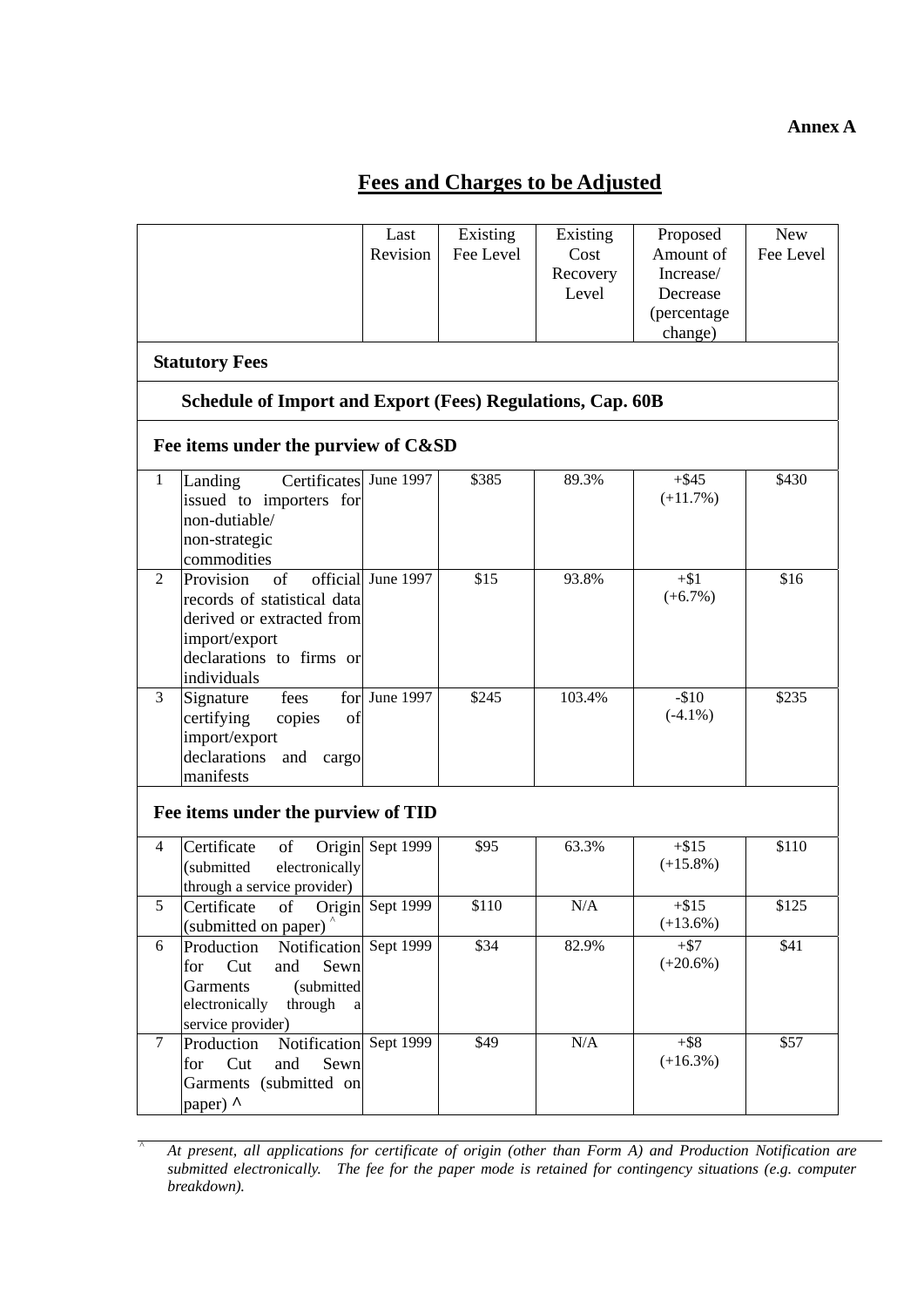| Fee Level<br>Amount of<br>Fee Level<br>Revision<br>Cost<br>Recovery<br>Increase/<br>Level<br>Decrease<br>(percentage<br>change)<br>Consignment - Specific June 1997<br>\$56<br>127.3%<br>$-$12$<br>\$44<br>8<br>$(-21.4\%)$<br><b>Export Licence</b><br>(Form 4)<br>Consignment - Specific June 1997 |
|------------------------------------------------------------------------------------------------------------------------------------------------------------------------------------------------------------------------------------------------------------------------------------------------------|
|                                                                                                                                                                                                                                                                                                      |
|                                                                                                                                                                                                                                                                                                      |
|                                                                                                                                                                                                                                                                                                      |
|                                                                                                                                                                                                                                                                                                      |
|                                                                                                                                                                                                                                                                                                      |
|                                                                                                                                                                                                                                                                                                      |
|                                                                                                                                                                                                                                                                                                      |
|                                                                                                                                                                                                                                                                                                      |
| 9<br>\$40<br>88.9%<br>$+$ \$5<br>\$45                                                                                                                                                                                                                                                                |
| $(+12.5%)$<br><b>Import Licence</b>                                                                                                                                                                                                                                                                  |
| (Form 7)                                                                                                                                                                                                                                                                                             |
| \$203<br>\$235<br>Verification June 1997<br>54.4%<br>$+$ \$32<br>10<br>Delivery                                                                                                                                                                                                                      |
| $(+15.8\%)$<br>Certificate                                                                                                                                                                                                                                                                           |
| Import June 1997<br>\$79<br>\$65<br>26.0%<br>$+ $14$<br>11<br>International                                                                                                                                                                                                                          |
| $(+21.5%)$<br>Certificate                                                                                                                                                                                                                                                                            |
| 102.0%<br>Biennial Fee for Rough May 2006<br>\$660<br>$-$ \$15<br>\$645<br>12                                                                                                                                                                                                                        |
| $(-2.3\%)$                                                                                                                                                                                                                                                                                           |
| Diamond<br>Trader                                                                                                                                                                                                                                                                                    |
| Registration (New)<br>\$435<br>101.4%<br>$-$ \$5                                                                                                                                                                                                                                                     |
| Biennial Fee for Rough May 2006<br>13<br>\$430<br>$(-1.1\%)$                                                                                                                                                                                                                                         |
| Diamond<br>Trader                                                                                                                                                                                                                                                                                    |
| <b>Registration (Renewal)</b>                                                                                                                                                                                                                                                                        |
| $+ $15$<br>for May 2006<br>\$160<br>90.9%<br>\$175<br>Import<br>Certificate<br>14                                                                                                                                                                                                                    |
| $(+9.4\%)$<br>Rough Diamond                                                                                                                                                                                                                                                                          |
| Export Certificate<br>for May 2006<br>\$170<br>93.4%<br>$+ $10$<br>\$180<br>15                                                                                                                                                                                                                       |
| $(+5.9\%)$<br>Rough Diamond                                                                                                                                                                                                                                                                          |
| <b>Schedule 4 of Chemical Weapons (Convention) Ordinance, Cap. 578</b>                                                                                                                                                                                                                               |
| \$495                                                                                                                                                                                                                                                                                                |
| the June 2004<br>66.3%<br>$+ $75$<br>\$570<br>Permit<br>16<br>under                                                                                                                                                                                                                                  |
| $(+15.2\%)$<br>Chemical<br>Weapons                                                                                                                                                                                                                                                                   |
| (Convention) Ordinance                                                                                                                                                                                                                                                                               |
|                                                                                                                                                                                                                                                                                                      |
| <b>Non Statutory Fees</b>                                                                                                                                                                                                                                                                            |
| 119.3%<br>$-$ \$249<br>17<br>Statutory Declaration of<br>Jan 1998<br>\$1,539<br>\$1,290                                                                                                                                                                                                              |
| $(-16.2\%)$<br><b>Antiques Certification</b>                                                                                                                                                                                                                                                         |
| Aug 2006<br>\$1.4<br>155.6%<br>$-$ \$0.5<br>\$0.9<br>18<br>Printing<br>Service<br>in                                                                                                                                                                                                                 |
| $(-35.7%)$<br>Support and Consultation                                                                                                                                                                                                                                                               |
| Centre<br>for<br><b>SMEs</b>                                                                                                                                                                                                                                                                         |
| (SUCCESS)                                                                                                                                                                                                                                                                                            |
| $\rm N/A$<br>Free of charge<br>0%<br>\$1,550<br>Hong<br>new fee<br>19<br>Kong<br>Service                                                                                                                                                                                                             |
| Supplier<br>Certificate                                                                                                                                                                                                                                                                              |
| (Fresh Application)                                                                                                                                                                                                                                                                                  |
| Renewal:<br>Service<br>$\rm N/A$<br>new fee<br>\$305<br>$0\%$<br>20<br>Kong                                                                                                                                                                                                                          |
| Hong<br>Free                                                                                                                                                                                                                                                                                         |
| Supplier<br>Certificate                                                                                                                                                                                                                                                                              |
| (Renewal<br>and<br>Replacement:<br>98.4%<br>$+$ \$5                                                                                                                                                                                                                                                  |
| Replacement)<br>\$300<br>$(+1.7%)$                                                                                                                                                                                                                                                                   |